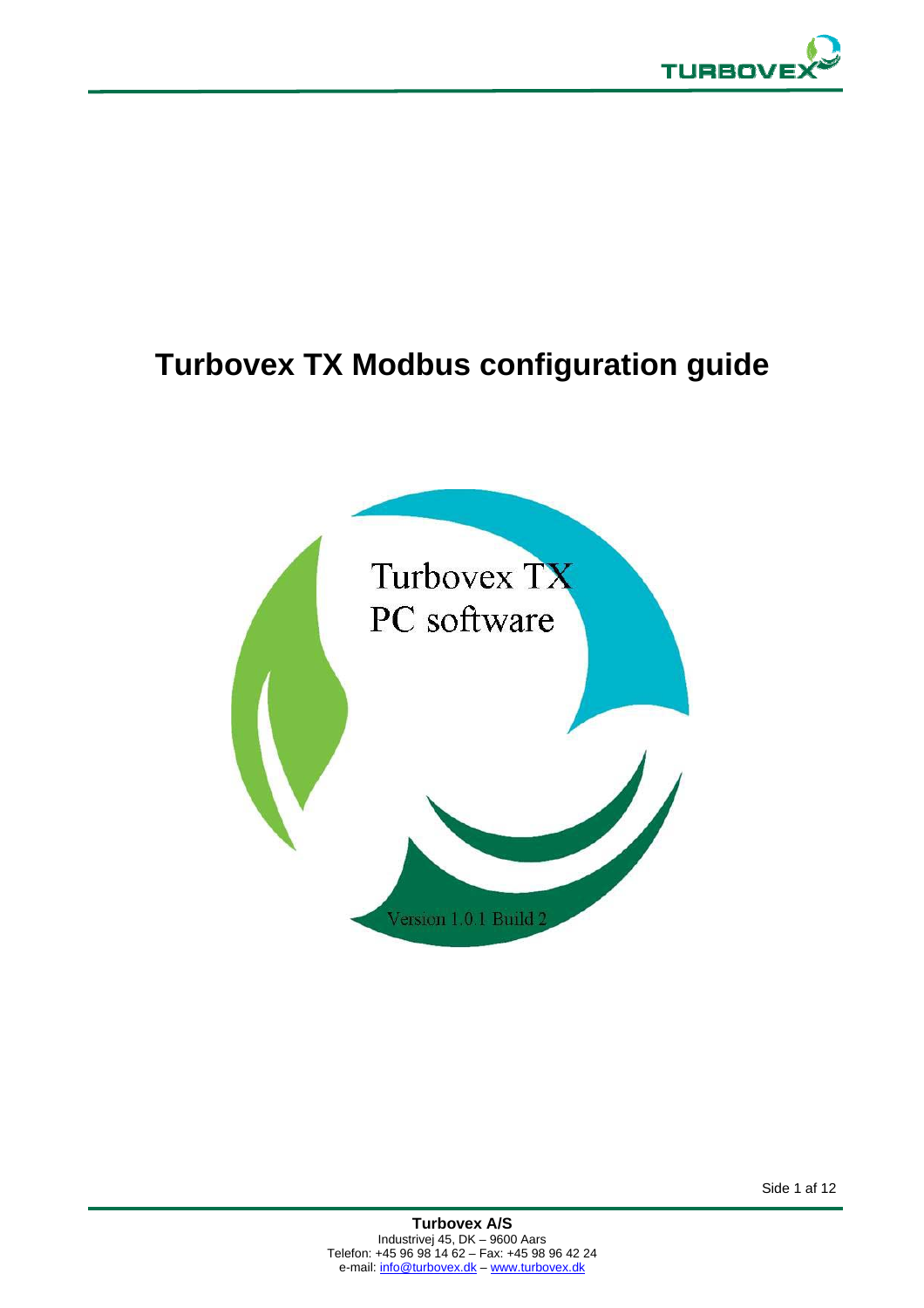

# 1.0 Table of content

Side 2 af 12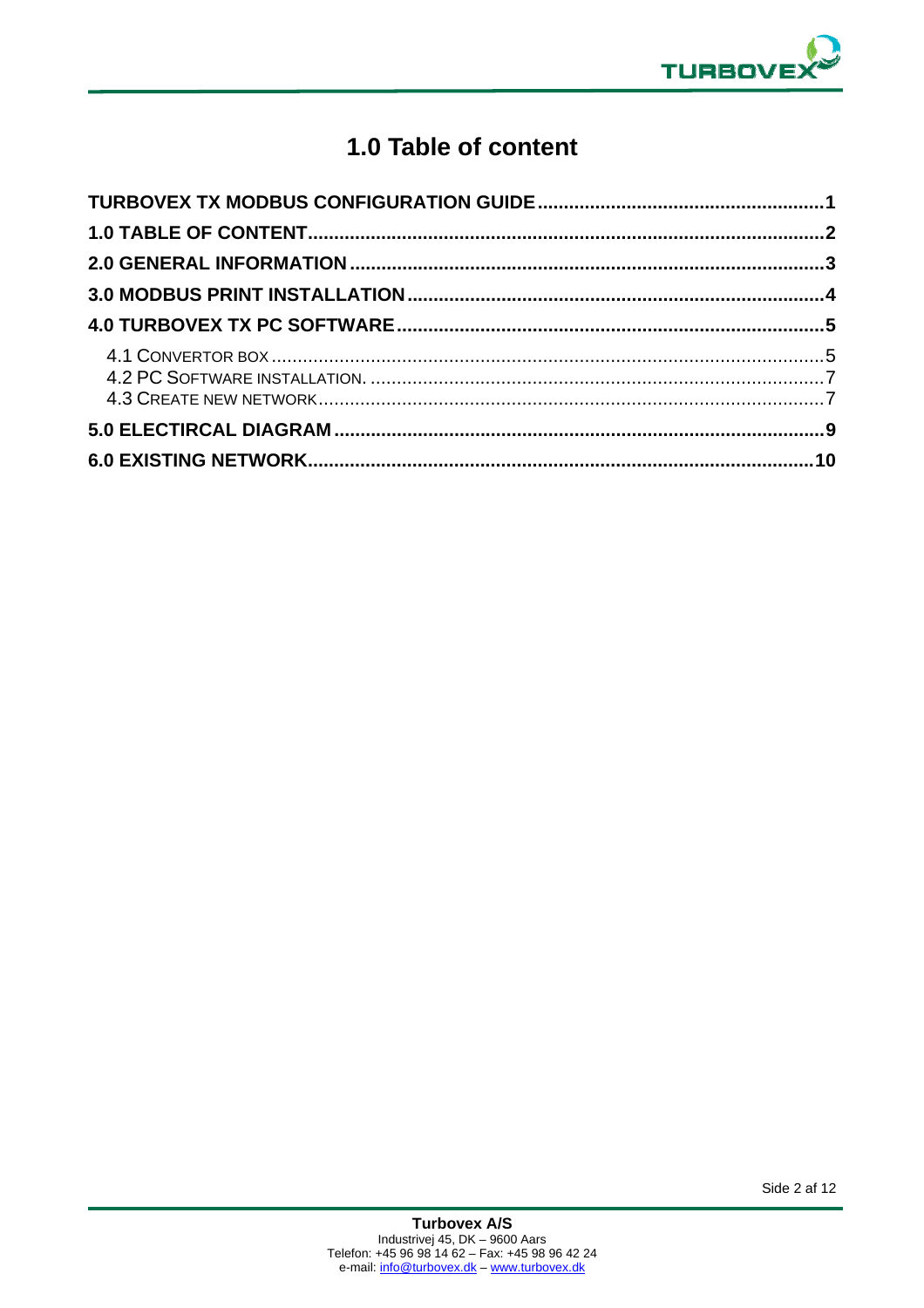

### **2.0 General Information**

With Turbovex TX MODBUS it possible to control the units using an existing network or trough the Turbovex TX PC software.

To use the Modbus network function you must use an additional circuit board for each unit. These circuit boards must be mounted on the existing master circuit board of each unit.

Since the master circuit board only has one expansion slot, it is not possible to connect any units to the MODBUS network that are using the master/slave function since they also require an expansion board.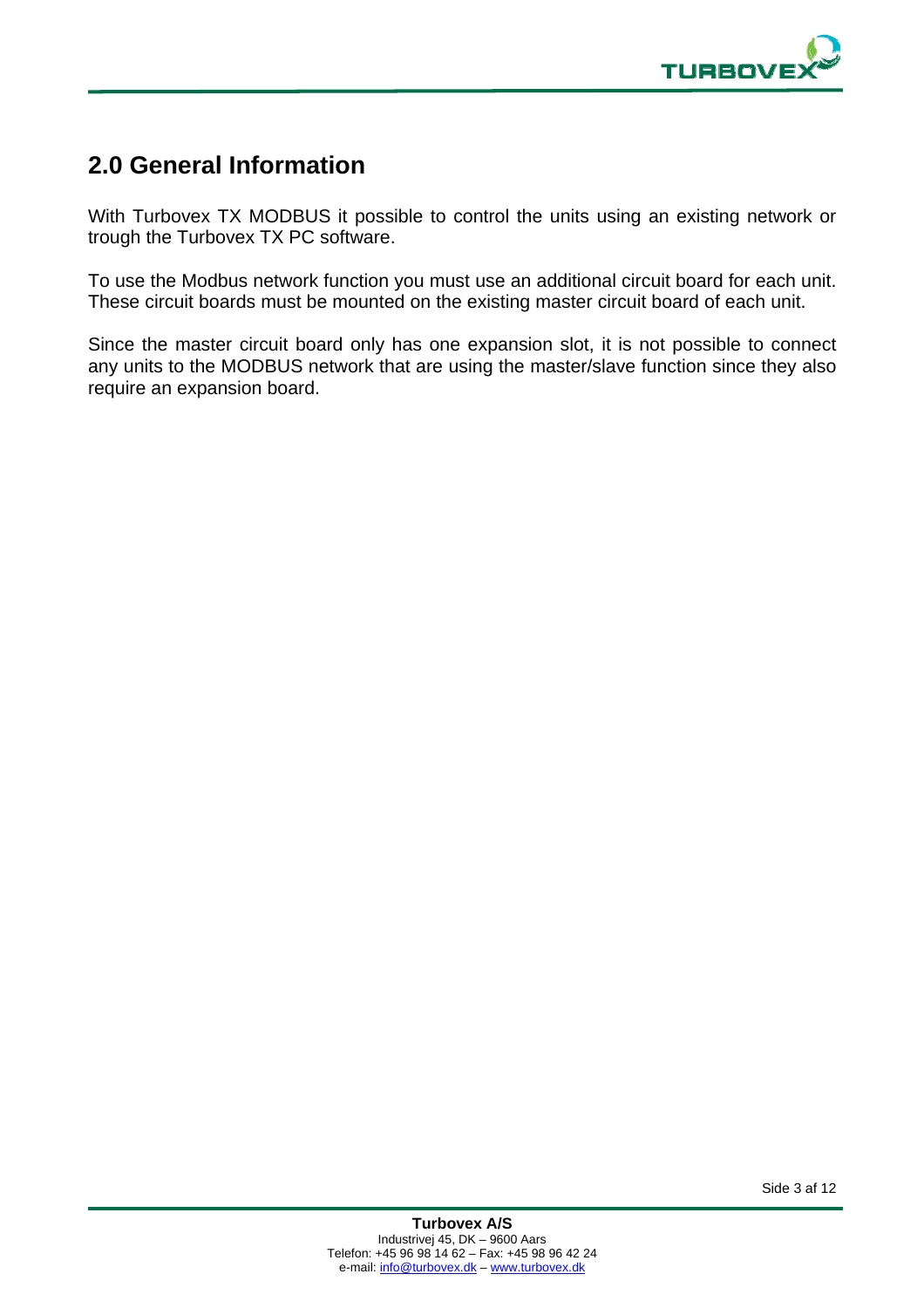

# **3.0 Modbus Print installation**

Turbovex TX Modbus print:



- IMPORTANT!! Turn the power off the unit.
- Mount the MODBUS expansion board on the master circuit board of the unit.





*The print mounded on the main print* 

- Connect the MODBUS circuit board to the network. (See section 5.0 Electrical Diagram)

- Turn the power on

- Use the display to give each unit a network address (D18 = address nb.(imported not the same number on each unit.) and connect the Modbus print  $(D5 = 1)$ 



You find the parameters in the settings menu on the display. (Password 9662)

- After setting the address on the display, reboot the unit by turning off the power at turning it back on.

Now the unit is ready to setup the network.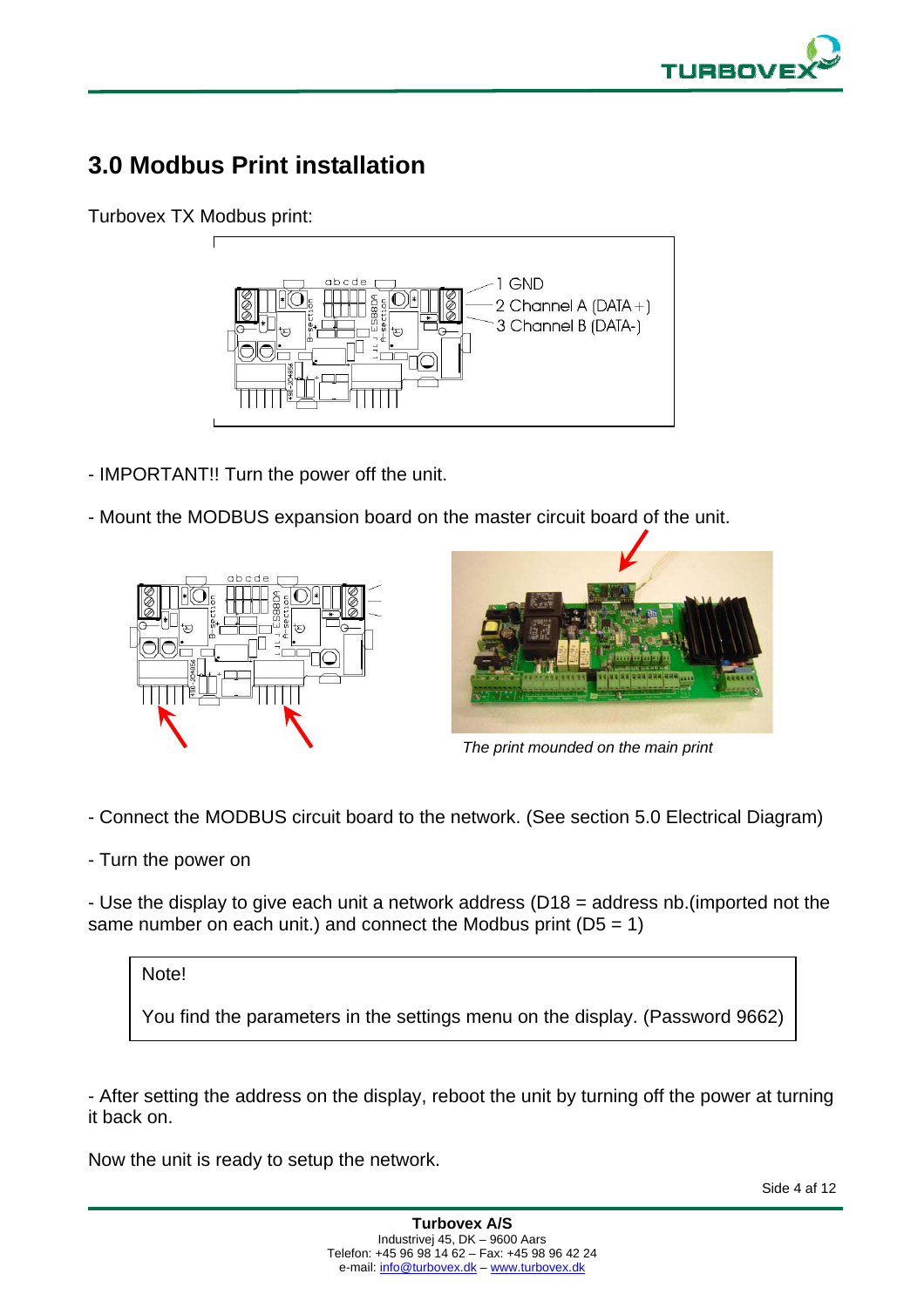

### **4.0 Turbovex TX PC software**

### *4.1 Convertor box*

The convertor box from Turbovex is a box that translates the signal from the unit (RS485) to the computer (USB).

Before you can use the box on the computer, you have to install a driver. The driver is on the included CD.



- Inset the disk in the computer.
- Connect the box to the computer through the USB cable.



- A guide for installing new hardware will pop up on the screen.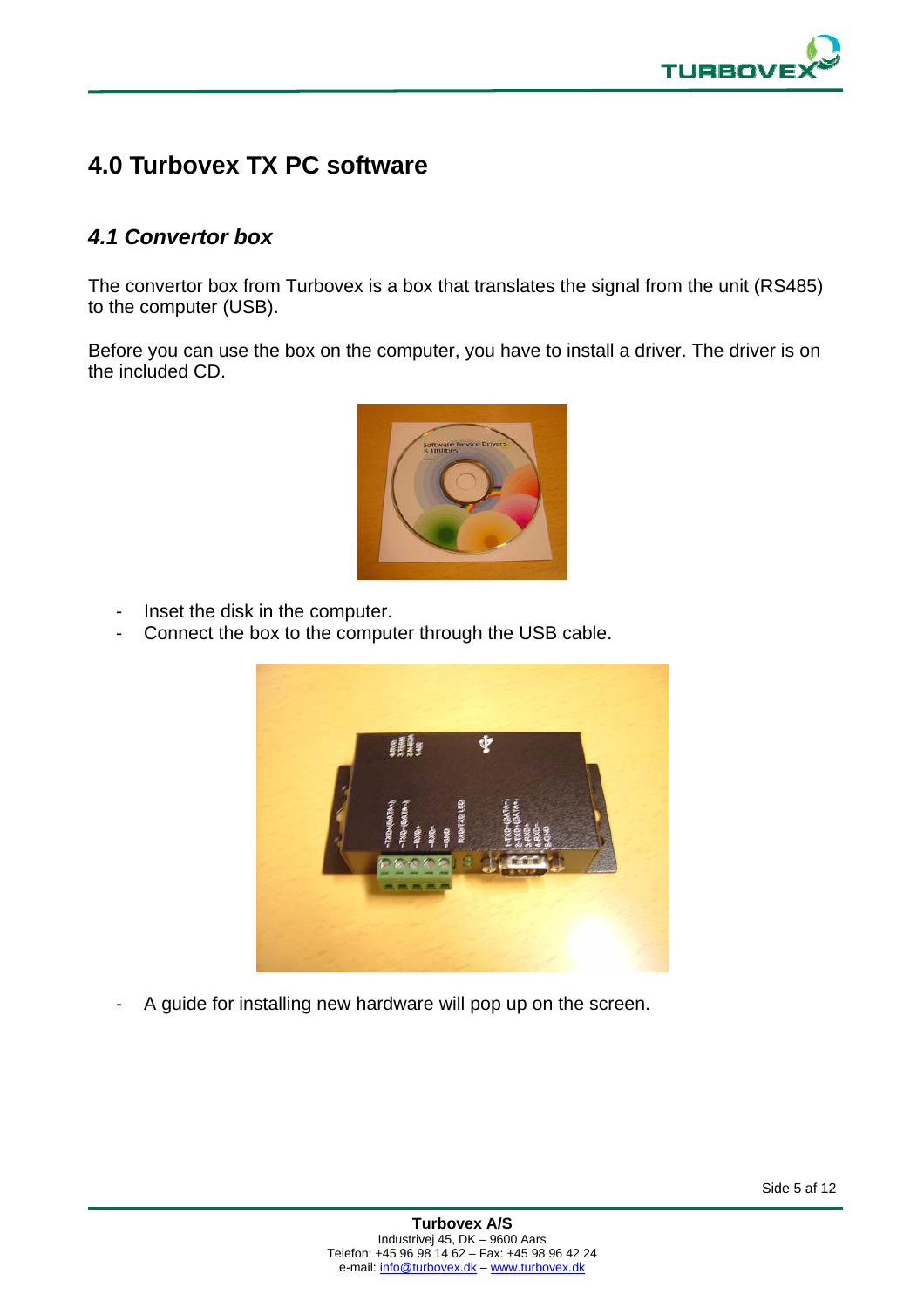

| <b>Guiden Ny hardware fundet</b> |                                                                                                                                                                                                                                                                                                                                                                                                                                                                      |
|----------------------------------|----------------------------------------------------------------------------------------------------------------------------------------------------------------------------------------------------------------------------------------------------------------------------------------------------------------------------------------------------------------------------------------------------------------------------------------------------------------------|
|                                  | Velkommen til quiden Ny hardware<br>fundet<br>Windows vil søge efter nuværende og opdateret software på<br>computeren og hardwarens installations-cd, eller på webstedet<br>Windows Update (med din tilladelse).<br>Læs vores erklæring om beskyttelse af personlige oplysninger<br>Kan Windows oprette forbindelse til Windows Update for at<br>søge efter software?<br>○ Ja, kun denne gang<br>Ja, nu og hver gang jeg tilslutter en enhed<br>Nej, ikke denne gang |
|                                  | Klik på Næste for at fortsætte.                                                                                                                                                                                                                                                                                                                                                                                                                                      |
|                                  | Annuller<br>Næste ><br>< Tilbage                                                                                                                                                                                                                                                                                                                                                                                                                                     |

- Select No, not this time and continue.



- Select install for a list or a specific location and continue.



- Search for the best driver. And continue
- The installation will now start over again. Do the same and the driver installation will be complete.

Side 6 af 12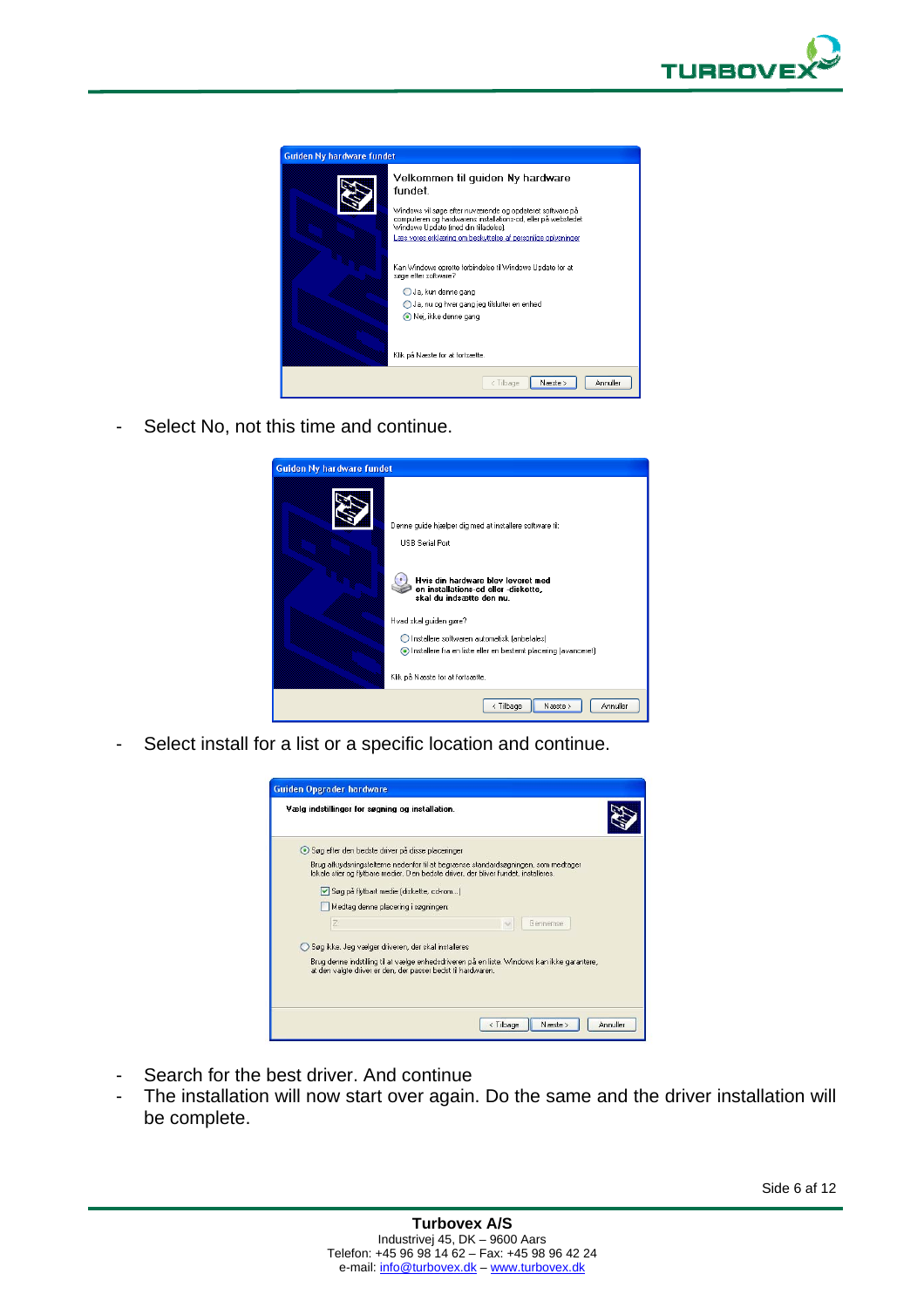

### *4.2 PC Software installation.*

- Inset the CD with the Turbovex TX PC software



- Double click on the "TX Master setup" button.
- Follow the installations guide.

#### *4.3 Create new network*

Before the TX PC program, can be used you have to make sure that the units are connected correct. See section 5.0 Electrical diagram.

The first time you use the program, you will have to create a new network.

- Open the program, and go to setting and click "Network settings"

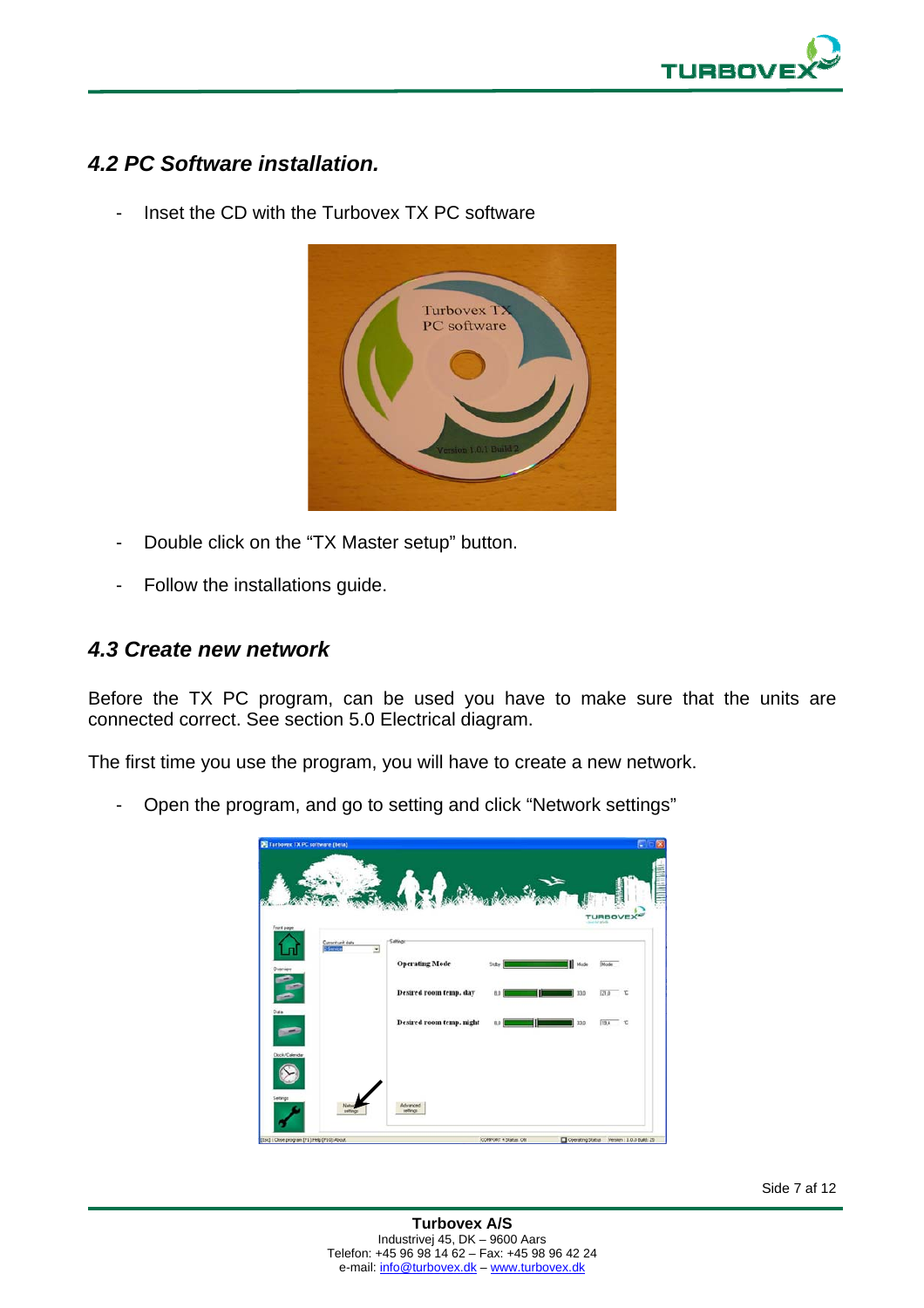

- Go to Setup comport and select the correct Com settings.

| Network Generator<br>Setup Commport | modbus ID                      | Descriptive name             | Enable                                   | н<br>Log Enable           |
|-------------------------------------|--------------------------------|------------------------------|------------------------------------------|---------------------------|
|                                     | <b>Concert Concert Concert</b> | Saledenariment               | $\mathbf{1}$<br>$\overline{\phantom{a}}$ | o                         |
| New Network                         |                                |                              |                                          | Ō                         |
| -                                   |                                | Connection setup             | $\times$                                 | $\bf{0}$                  |
| -                                   |                                | $\overline{\phantom{a}}$ Ok  | Cancel                                   |                           |
| Append to Network                   | Serial settings                |                              |                                          |                           |
| og.                                 | COM4                           |                              | $\overline{\phantom{0}}$                 |                           |
| Add unit                            | 192003                         |                              |                                          |                           |
| e                                   |                                |                              | $\blacktriangledown$                     |                           |
| Delete unit                         |                                | Response Timeout             |                                          |                           |
| ex"                                 | 200                            | $\div$                       |                                          |                           |
|                                     |                                | Minimum delay between polls: |                                          |                           |
| Save network /Close                 | 300                            | $\div$                       |                                          |                           |
|                                     |                                |                              |                                          |                           |
|                                     |                                |                              |                                          |                           |
|                                     |                                |                              |                                          | Version : 1.0.0 Build: 26 |

- Now create a new network, push the button "New network" and the program will search for units.

When the program has found all the units, you can write a new name for each unit. Remember to press "save network file" when done.

|                     | modbus ID | Descriptive name | Enable | Log Enable    |
|---------------------|-----------|------------------|--------|---------------|
|                     |           | Saledepartment   | 1      | $\Omega$      |
| New Network         | 14        | Service          | 1      | $\mathfrak o$ |
| c<br>-              | 49        | Chef office      | 1      | $\bf{0}$      |
| Append to Network   |           |                  |        |               |
| est.                |           |                  |        |               |
| Add unit<br>e       |           |                  |        |               |
| Delete unit         |           |                  |        |               |
| ar t                |           |                  |        |               |
| Save network /Close |           |                  |        |               |
|                     |           |                  |        |               |

Close and the program is ready to run.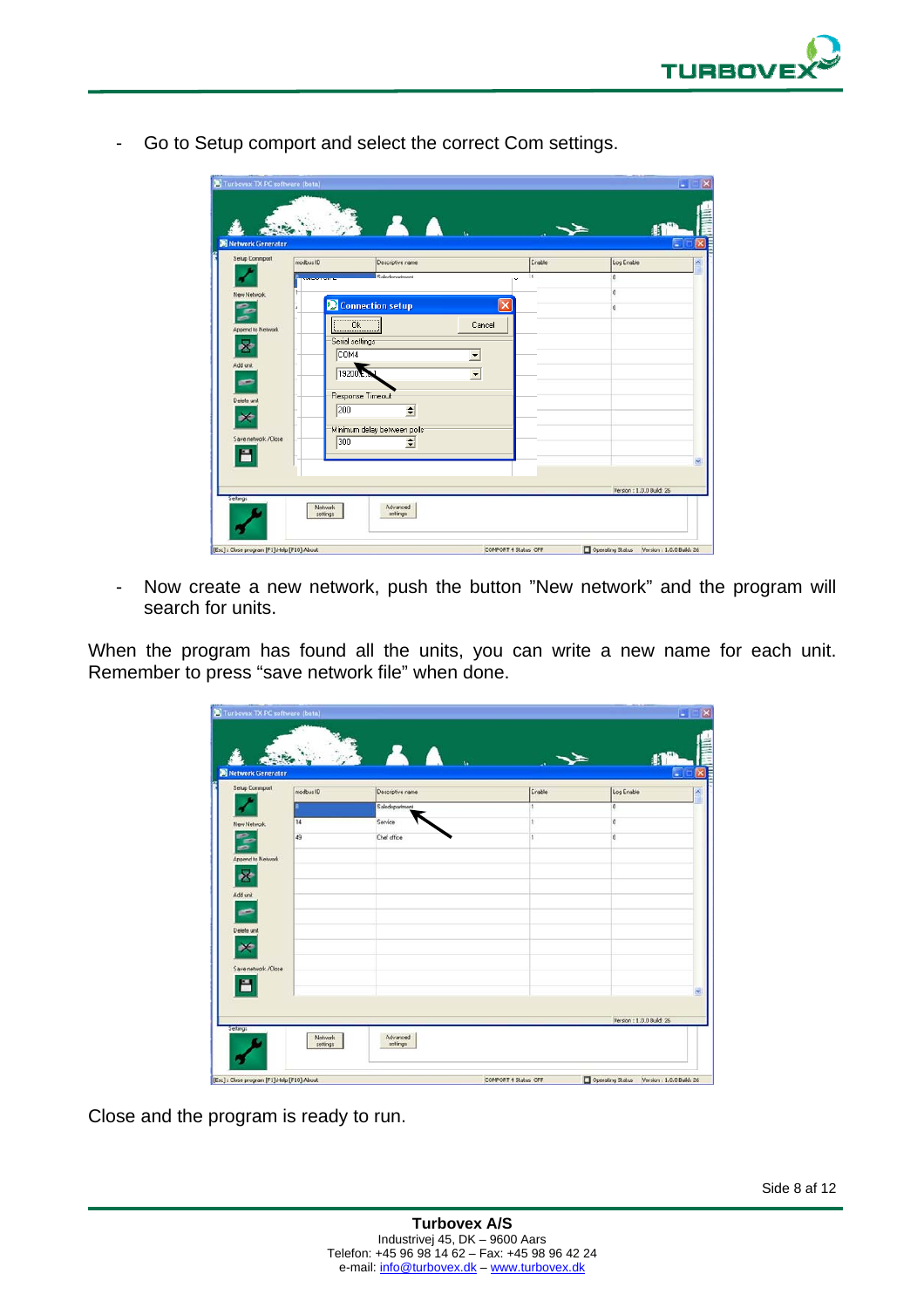

### **5.0 Electircal diagram**

The following diagram shows the Modbus print installed on each unit and connected to a computer using the USB/RS485 converter box.

Connect the units to the converter box according to the electrical diagram.

The cable must be a 2-wire twisted cable with screen (AWG26)



same number on each unit.) and connect the Modbus print  $(D5 = 1)$ 

### Note!

You find the parameters in the Teknik menu in the display. (Password 9662)

After setting the address on the display, reboot the unit by turning off the power and then turning it on again.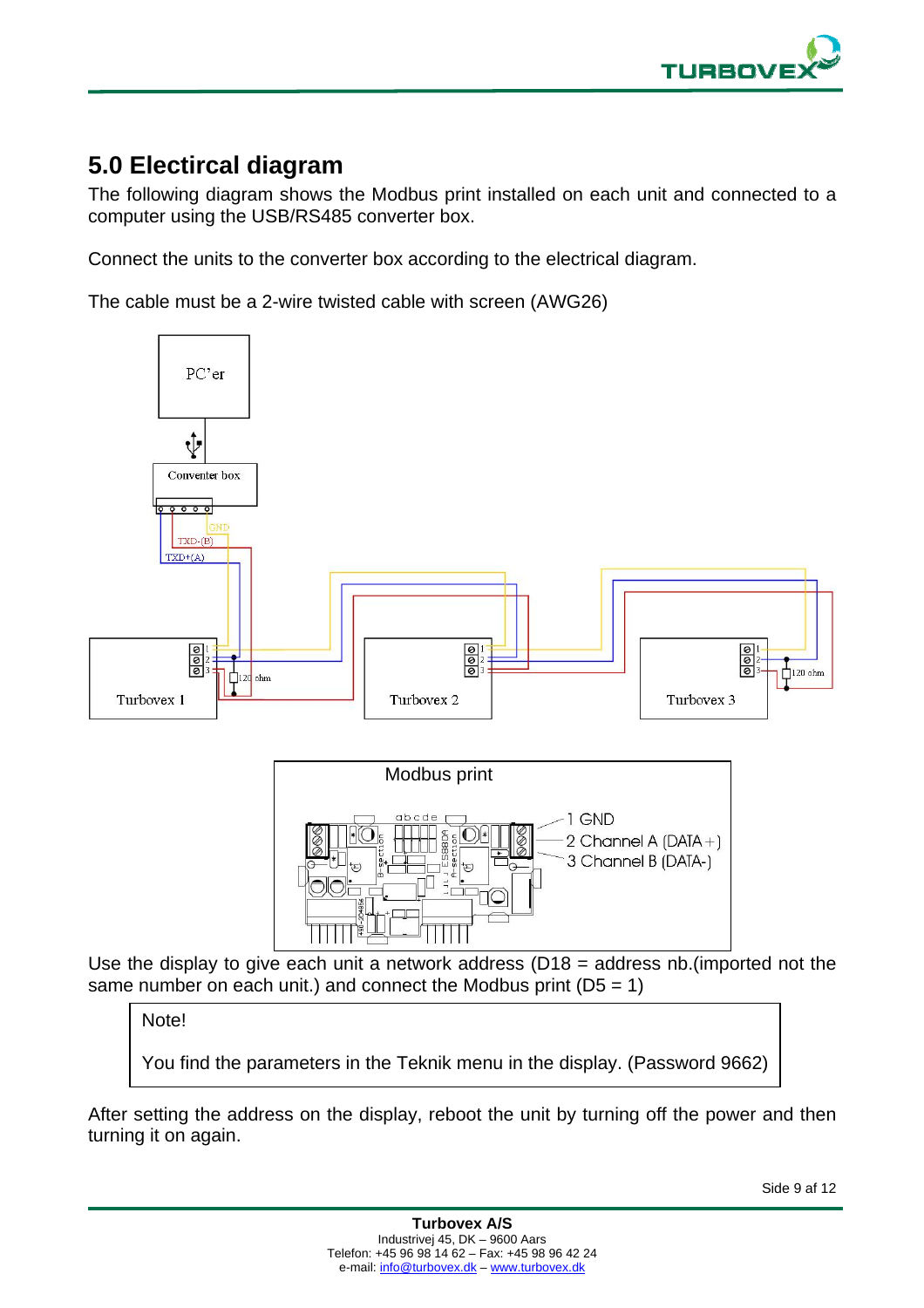

## **6.0 Existing Network**

To use an existing network, you have to use this protocol in the next pages.

#### **Modbus Protocol for ES880 Turbovex**

| Mode:                       | <b>RTU</b>     | (MSB first)          |
|-----------------------------|----------------|----------------------|
|                             |                |                      |
| Baud:                       | 9600/19200     | Default $=$<br>19200 |
| <b>Start bits:</b>          | 1              |                      |
| Data bits:                  | 8              |                      |
| Stop bits:                  | 1/2            | Default = $1$        |
| Parity:                     | Even/Odd/None  | Default = $Even$     |
| Address:                    | 1 - 247        | Default = $55$       |
|                             |                |                      |
| <b>Registers map:</b>       |                |                      |
| <b>Support</b><br>function: | 3, 4, 6, 17, 8 |                      |

| Register<br>number | Data description                                       | R/W          | Length       | <b>Units</b>       | Valid<br>responce                                      | <b>Remarks</b>                                                                                                                                                             |
|--------------------|--------------------------------------------------------|--------------|--------------|--------------------|--------------------------------------------------------|----------------------------------------------------------------------------------------------------------------------------------------------------------------------------|
| 3x0000             | T1 Inlet outdoor temperature $(0.1^{\circ} \text{ C})$ | R            | 1            | UINT <sub>16</sub> | $-30^{\circ}$ C $-70^{\circ}$ C                        | To find the temperature from the<br>returned value, use this                                                                                                               |
| 3x0001             | T2 Inlet room temperature $(0.1^{\circ} \text{ C})$    | R.           | 1            | UINT16             | $-30^0C - 70^0C$                                       | equation:                                                                                                                                                                  |
| 3x0002             | T3 Exhaust room temperature $(0.1^{\circ} \text{ C})$  | R            | 1            | UINT <sub>16</sub> | $-30^{\circ}$ C $-70^{\circ}$ C                        | Value - 200<br>Temperature<br>eg:                                                                                                                                          |
| 3x0003             | T4 Exhaust outdoor temperature $(0.1^0)$<br>C)         | R            | $\mathbf{1}$ | UINT <sub>16</sub> | $-30^{\circ}$ C $-70^{\circ}$ C                        | $00 = -30^{\circ}$ C, $01 = -29.9^{\circ}$ C<br>$299 = -0.1^{\circ}C$ , $300 = 0.0^{\circ}C$ , $301 =$<br>$0.1^{\circ}$ C<br>$999 = 69.9^{\circ}$ C, $1000 = 70^{\circ}$ C |
| 3x0004             | $CO2$ external input                                   | R/W          | 1            | UINT <sub>16</sub> | $0 - 2000$ ppm                                         | Write with function 6. Invalid<br>value 9999 disable external<br>input                                                                                                     |
| 3x0005             | $CO2$ internal output (ppm)                            | R            | 1            | UINT16             | $0 - 2000$ ppm                                         |                                                                                                                                                                            |
| 3x0006             | Fan, Inlet speed (%)                                   | $\mathsf{R}$ | 1            | UINT <sub>16</sub> | $0 - 100 %$                                            |                                                                                                                                                                            |
| 3x0007             | Fan, Exhaust speed (%)                                 | R            | 1            | UINT <sub>16</sub> | $0 - 100 \%$                                           |                                                                                                                                                                            |
| 3x0008             | Heat level (%)                                         | R            | 1            | UINT <sub>16</sub> | $0 - 100 \%$                                           |                                                                                                                                                                            |
| 3x0009             | Bypass damper position (%)                             | R            | 1            | UINT <sub>16</sub> | $0 - 100 %$                                            |                                                                                                                                                                            |
| 3x0010             | Current unit status                                    | R            | 1            | UINT <sub>16</sub> | $0 -$ Standby<br>$1 - Day mode$<br>$2 -$ Night<br>mode |                                                                                                                                                                            |
| 3x0011             | Current alarm bits                                     | R            | 1            | UINT <sub>16</sub> |                                                        | $Bit 0 = Normal$<br>Bit $1 =$ Fire<br>$Bit 2 = Filter$                                                                                                                     |
| 3x0012             | Current set point                                      | R            | 1            | UINT <sub>16</sub> |                                                        | $8 - 33^{\circ}$ C                                                                                                                                                         |
| 3x0013             | Program version, controller                            | R            | 1            | <b>UINT16</b>      |                                                        | $1 = 0.1$                                                                                                                                                                  |
| 3x0014             | Program version, display                               | $\mathsf{R}$ | 1            | UINT <sub>16</sub> |                                                        | $1 = 0.1$                                                                                                                                                                  |
| 3x0015             | Program version, Modbus controller                     | R            | 1            | UINT <sub>16</sub> |                                                        | $1 = 0.1$                                                                                                                                                                  |
| 3x0016             | Version, Modbus library                                | R            | 1            | UINT <sub>16</sub> |                                                        | $1 = 0.1$                                                                                                                                                                  |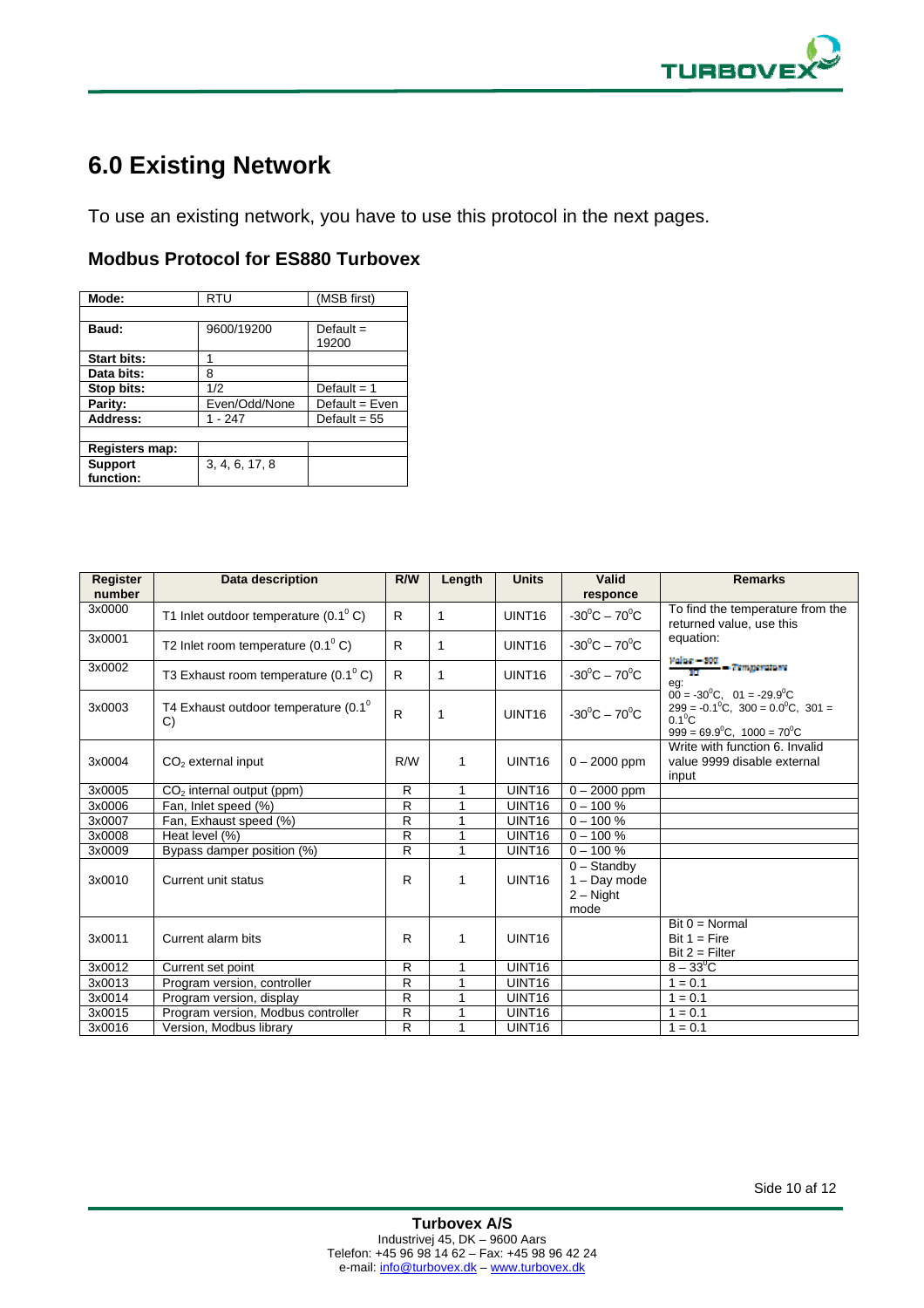

| <b>Register</b><br>number | Data description                                      | R/W              | Length       | <b>Units</b>       | Valid responce                                                        | <b>Remarks</b>                                                                                                  |
|---------------------------|-------------------------------------------------------|------------------|--------------|--------------------|-----------------------------------------------------------------------|-----------------------------------------------------------------------------------------------------------------|
| 4x0059                    | <b>Modbus Address</b>                                 | R/W              | 1            | UINT16             | $1 - 247$                                                             | Write with function 6                                                                                           |
| 4x0060                    | Modbus Baud rate                                      | R/W              | $\mathbf{1}$ | UINT16             | $1 = 19200$<br>$2 = 9600$                                             | Write with function 6                                                                                           |
| 4x0061                    | <b>Modbus Parity</b>                                  | R/W              | 1            | UINT <sub>16</sub> | $1 = Even$<br>$2 = Odd$<br>$3 = None$                                 | Write with function 6                                                                                           |
| 4x0062                    | Modbus stop bits                                      | $\overline{R/W}$ | $\mathbf{1}$ | UINT16             | $1 = 1$<br>$2 = 2$                                                    | 2 stop bits must be<br>chosen if parity none is<br>chosen                                                       |
| 4x0021                    | C4 Bypass on (Off/On)                                 | $\overline{R/W}$ | $\mathbf{1}$ | UINT16             | $0 = \text{Off}$<br>$1 = On$                                          | Write with function 6                                                                                           |
| 4x0018                    | C1 Force time (min)                                   | R/W              | $\mathbf{1}$ | UINT16             | $0 - 250$                                                             | Write with function 6                                                                                           |
| 4x0019                    | C2 Extend time (min)                                  | R/W              | 1            | UINT16             | $0 - 250$                                                             | Write with function 6                                                                                           |
| 4x0020                    | C3 PIR time (min)                                     | R/W              | 1            | UINT16             | $0 - 250$                                                             | Write with function 6                                                                                           |
| 4x0029                    | C12 CO <sub>2</sub> reg ON                            | R/W              | 1            | UINT <sub>16</sub> | $0 =$ off<br>$1 = with stop$<br>$2 =$ without stop                    | Write with function 6                                                                                           |
| 4x0030                    | C13 CO <sub>2</sub> Setpoint, Day mode (ppm)          | R/W              | $\mathbf{1}$ | UINT16             |                                                                       | Write with function 6                                                                                           |
| 4x0031                    | C14 CO <sub>2</sub> Setpoint, Night mode (ppm)        | R/W              | 1            | UINT16             |                                                                       | Write with function 6                                                                                           |
| 4x0000                    | A1 Temp Setpoint, Day mode (°C)                       | R/W              | 1            | UINT16             |                                                                       | Write with function 6                                                                                           |
| 4x0001                    | A2 Temp Setpoint, Night mode (°C)                     | R/W              | 1            | UINT16             |                                                                       | Write with function 6                                                                                           |
| 4x0115                    | Scheduler mode                                        | R/(W)            | $\mathbf{1}$ | UINT16             | $0 =$ Standby<br>$1 = day mode$<br>$2 =$ Night mode<br>$3 = PIR$ mode | Write with function 6<br>(6x0142). This will<br>override the calendar if<br>value $<$ 9.<br>$9$ = disable input |
| 4x0038                    | C21 Night cool ON (OFF/ON)                            | R/W              | 1            | UINT16             |                                                                       | Write with function 6                                                                                           |
| 4x0039                    | C22 Night cool fixed speed inlet (%)                  | R/W              | 1            | UINT16             |                                                                       | Write with function 6                                                                                           |
| 4x0040                    | C23 Night cool fixed speed outlet (%)                 | R/W              | 1            | UINT16             |                                                                       | Write with function 6                                                                                           |
| 4x0041                    | C24 Night cool bood time (min)                        | R/W              | $\mathbf{1}$ | UINT16             |                                                                       | Write with function 6                                                                                           |
| 4x0014                    | C <sub>25</sub> Night cool frost protection $(^0C)$   | R/W              | 1            | UINT16             |                                                                       | Write with function 6                                                                                           |
| 4x0015                    | C26 Night cool room temp. hysteresis<br>$(^0C)$       | R/W              | $\mathbf{1}$ | UINT <sub>16</sub> |                                                                       | Write with function 6                                                                                           |
| 4x0016                    | C27 Night cool start time (Time)                      | R/W              | 1            | UINT16             |                                                                       | Write with function 6                                                                                           |
| 4x0017                    | C28 Night cool stop time (Time)                       | R/W              | 1            | UINT16             |                                                                       | Write with function 6                                                                                           |
| 4x0038                    | C21 Night cool ON (OFF/ON)                            | R/W              | $\mathbf{1}$ | UINT16             |                                                                       | Write with function 6                                                                                           |
| 4x0039                    | C22 Night cool fixed speed inlet (%)                  | R/W              | $\mathbf{1}$ | UINT16             |                                                                       | Write with function 6                                                                                           |
| 4x0040                    | C23 Night cool fixed speed outlet (%)                 | R/W              | 1            | UINT16             |                                                                       | Write with function 6                                                                                           |
| 4x0041                    | C24 Night cool boot time (min)                        | R/W              | 1            | UINT16             |                                                                       | Write with function 6                                                                                           |
| 4x0014                    | C25 Night cool frost protection (°C)                  | R/W              | 1            | UINT16             |                                                                       | Write with function 6                                                                                           |
| 4x0015                    | C26 Night cool room temp. hysteresis<br>$(^{\circ}C)$ | R/W              | $\mathbf{1}$ | UINT16             |                                                                       | Write with function 6                                                                                           |
| 4x0016                    | C27 Night cool start time (Time)                      | R/W              | 1            | UINT16             |                                                                       | Write with function 6                                                                                           |
| 4x0017                    | C28 Night cool stop time (Time)                       | R/W              | $\mathbf{1}$ | UINT16             |                                                                       | Write with function 6                                                                                           |